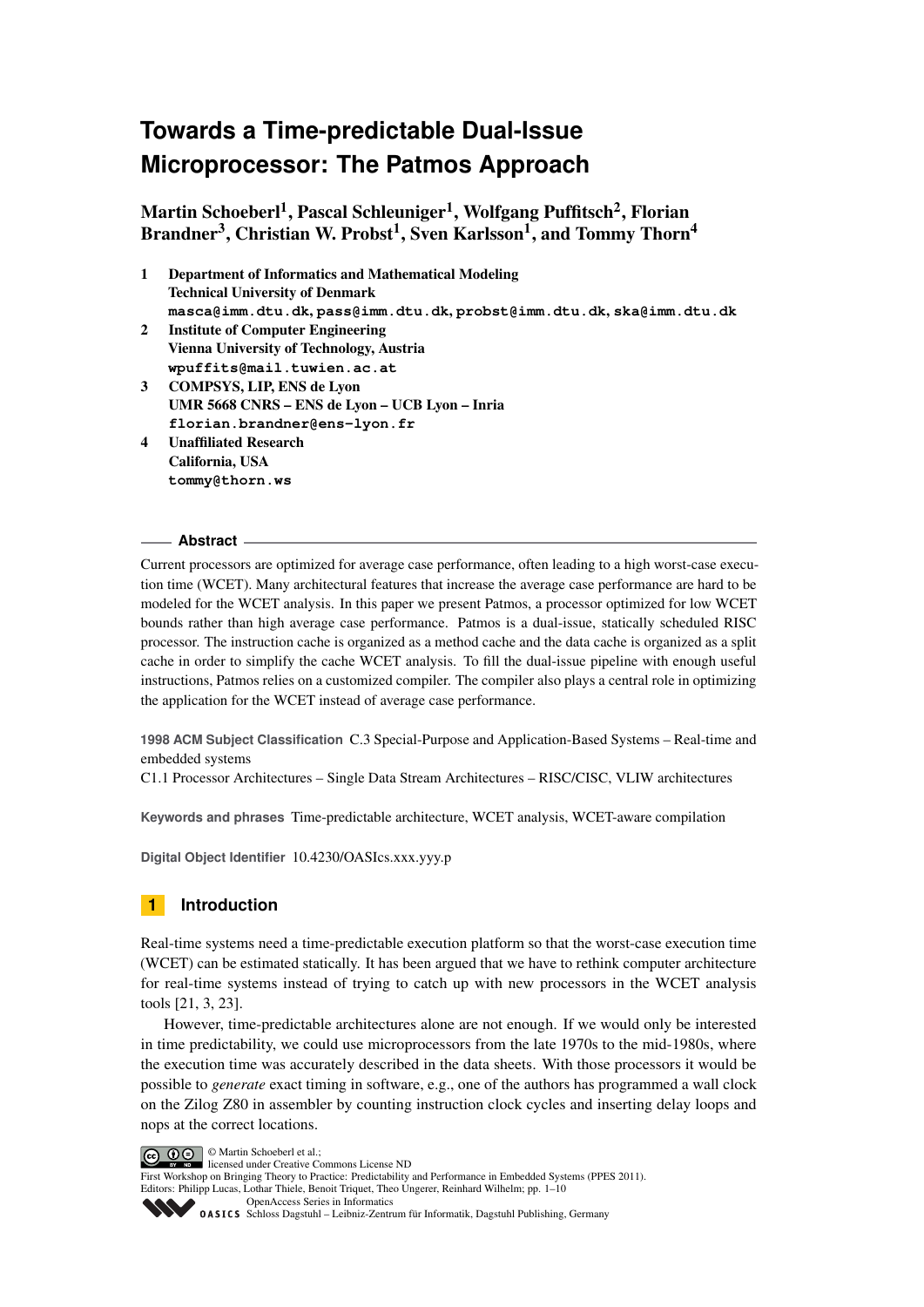Processors for future embedded systems need to be time-predictable *and* provide a reasonable worst-case performance. Therefore, we present a Very Long Instruction Word (VLIW) pipeline with specially designed caches to provide good single thread performance. We intend to build a chipmultiprocessor using this VLIW pipeline to investigate its benefits for multi-threaded applications.

We present the time-predictable processor Patmos as one approach to attack the complexity issue of WCET analysis. Patmos is a statically scheduled, dual-issue RISC processor that is optimized for realtime systems. Instruction delays are well defined and visible through the instruction set architecture (ISA). This design simplifies the WCET analysis tool and helps to reduce the overestimation caused by imprecise information. Memory hierarchies having multiple levels of caches typically pose a major challenge for the WCET analysis. We attack this issue by introducing caches that are specifically designed to support WCET analysis. For instructions we adopt the method cache, as proposed in [\[18\]](#page-9-3), which operates on whole functions/methods and thus simplifies the modeling for WCET analysis. Furthermore, we propose a split cache architecture for data [\[20\]](#page-9-4), offering dedicated caches for the stack area, for constants and static data, as well as for heap allocated objects. A compiler-managed scratchpad memory provides additional flexibility. Specializing the cache structure to the usage patterns of its data allows predictable and effective caching of that data, while at the same time facilitating WCET analysis.

Aside from the hardware implementation of Patmos, we also present a sketch of the software tools envisioned for the development of future real-time applications. Patmos is designed to facilitate WCET analysis, its internal operation is thus well-defined in terms of timing behavior and explicitly made visible on the instruction set level. Hard to predict features are avoided and replaced by more predictable alternatives, some of which rely on the (low-level) programmer or compiler to achieve optimal results, i.e., low actual WCET and good WCET bounds. We plan to provide a *WCET-aware* software development environment tightly integrating traditional WCET tools and compilers. The heart of this environment is a *WCET-aware* compiler that is able to preserve annotations for WCET analysis, actively optimize the WCET, and exploit the specialized architectural features of Patmos.

The processor and its software environment is intended as a platform to explore various timepredictable design trade-offs and their interaction with WCET analysis techniques as well as WCETaware compilation. We propose the co-design of time-predictable processor features with the WCET analysis tool, similar to the work by Huber et al. [\[9\]](#page-8-1) on caching of heap allocated objects in a Java processor. Only features where we can provide a static program analysis shall be added to the processor. This includes, but is not limited to, time-predictable caching mechanisms, chipmultiprocessing (CMP), as well as novel pipeline organizations. Patmos is open-source under a BSD-like license.

The presented processor is named after the Greek island Patmos, where the first sketches of the architecture have been drawn; not in sand, but in a (paper) notebook. If you use the open-source design of Patmos for further research, we would suggest that you visit and enjoy the island Patmos. Consider writing a postcard from there to the authors of this paper.

The paper is organized as follows: In the following section related work on time-predictable processor architectures and WCET driven compilation is presented. The architecture of Patmos is described in Section [3,](#page-3-0) followed by the proposal of the software development tools in Section [4.](#page-5-0) The experience with initial prototypes of the processor and a compiler backend is reported in Section [5](#page-7-0) and the paper is concluded in Section [6.](#page-8-2)

## **2 Related Work**

Edwards and Lee argue: "It is time for a new era of processors whose temporal behavior is as easily controlled as their logical function" [\[3\]](#page-8-0). A first simulation of their PRET architecture is presented in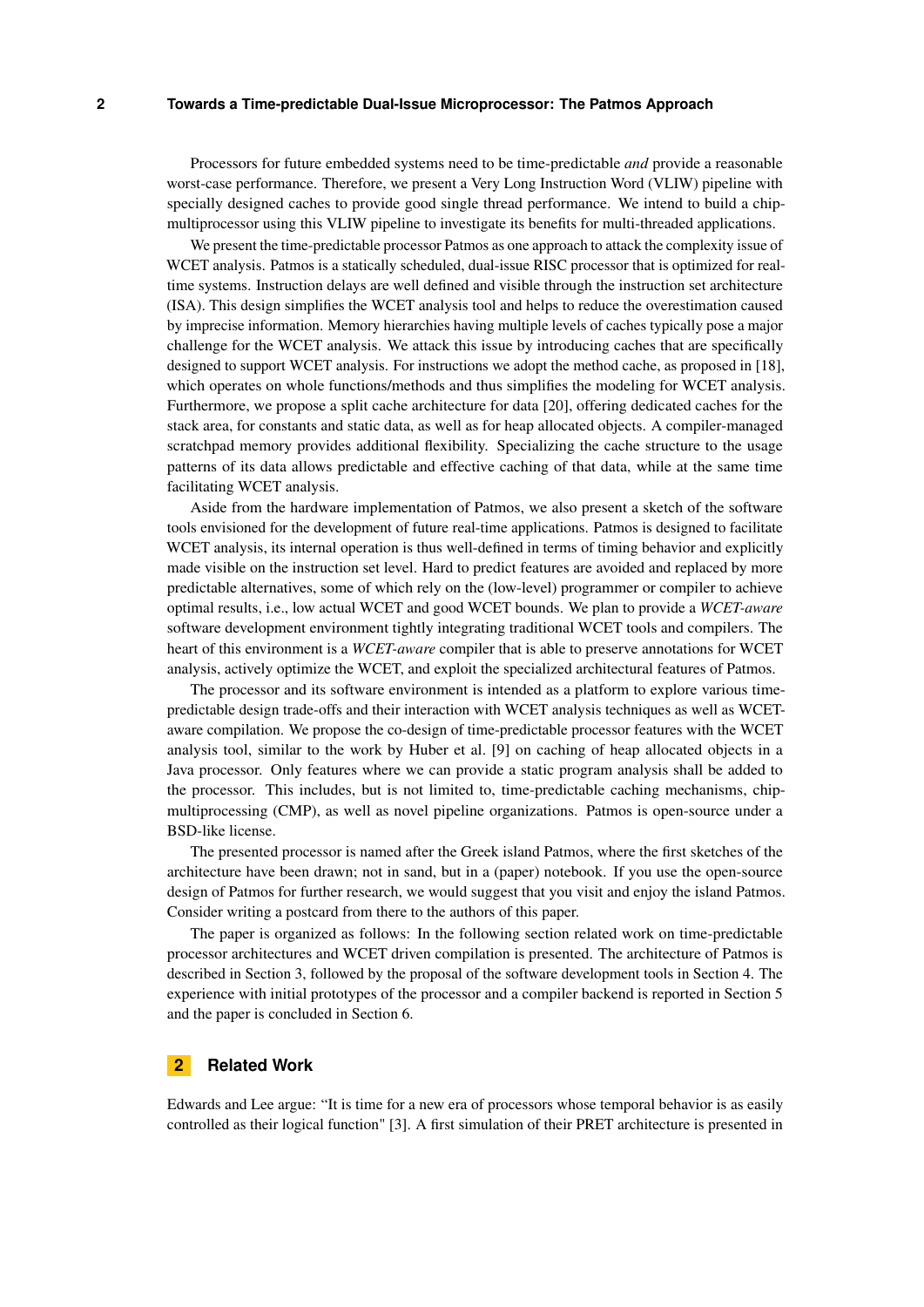#### **M. Schoeberl et al. 3**

[\[12\]](#page-9-5). PRET implements a RISC pipeline and performs chip-level multi-threading for six threads to eliminate data forwarding and branch prediction. Scratchpad memories are used instead of instruction and data caches. The shared main memory is accessed via a time-division multiple access (TDMA) scheme, called memory wheel. The ISA is extended with a *deadline* instruction that stalls the current thread until the deadline is reached. This instruction is used to perform time-based, instead of lock-based, synchronization for accesses to shared data. Furthermore, it has been suggested that the multi-threaded pipeline explores pipelined access to DRAM memories [\[2\]](#page-8-3). Each thread is assigned its own memory bank.

Thiele and Wilhelm argue that a new research discipline is needed for time-predictable embedded systems [\[23\]](#page-9-1). Berg et al. identify the following design principles for a time-predictable processor: "... recoverability from information loss in the analysis, minimal variation of the instruction timing, non-interference between processor components, deterministic processor behavior, and comprehensive documentation" [\[1\]](#page-8-4). The authors propose a processor architecture that meets these design principles. The processor is a classic five-stage RISC pipeline with minimal changes to the instruction set. Suggestions for future architectures of memory hierarchies are given in [\[26\]](#page-9-6).

Time-predictable architectural features have been explored in the context of the Java processor JOP [\[19\]](#page-9-7). The pipeline and the microcode, which implements the instruction set of the Java Virtual Machine, have been designed to avoid timing dependencies between bytecode instructions. JOP uses split load instructions to partially hide memory latencies. Caches are designed to be time-predictable and analyzable [\[18,](#page-9-3) [20,](#page-9-4) [22,](#page-9-8) [9\]](#page-8-1). With Patmos we will leverage on our experience with JOP and implement a similar, but more general, cache structure.

Heckmann et al. provide examples of problematic processor features in [\[8\]](#page-8-5). The most problematic features found are the replacement strategies for set-associative caches. In conclusion Heckmann et al. suggest the following restrictions for time-predictable processors: (1) separate data and instruction caches; (2) locally deterministic update strategies for caches; (3) static branch prediction; and (4) limited out-of-order execution. The authors argue for restriction of processor features. In contrast, we also provide additional features for a time-predictable processor.

Whitham argues that the execution time of a basic block has to be independent of the execution history [\[24\]](#page-9-9). To reduce the WCET, Whitham proposes to implement the time critical functions in microcode on a reconfigurable function unit (RFU). With several RFUs, it is possible to explicitly exploit instruction level parallelism (ILP) of the original RISC code – similar to a VLIW architecture.

Superscalar out-of-order processors can achieve higher performance than in-order designs, but are difficult to handle in WCET analysis. Whitham and Audsley present modifications to out-of-order processors to achieve time-predictable operation [\[25\]](#page-9-10). Virtual traces allow static WCET analysis, which is performed before execution. Those virtual traces are formed within the program and constrain the out-of order scheduler built into the CPU to execute deterministically.

An early proposal [\[17\]](#page-9-11) of a WCET-predictable super-scalar processor includes a mechanism to avoid long timing effects. The idea is to restrict the fetch stage to disallow instructions from two different basic blocks being fetched in the same cycle. For the detection of basic blocks in the hardware, additional compiler inserted branches or special instructions are suggested.

Multi-Core Execution of Hard Real-Time Applications Supporting Analyzability (MERASA) is a European Union project that aims for multicore processor designs in hard real-time embedded systems. An in-order superscalar processor is adapted for chip multi-threading (CarCore) [\[14\]](#page-9-12). The resulting CarCore is a two-way, five-stage pipeline with separated address and data paths. This architecture allows issuing an address and an integer instruction within one cycle, even if they are data-dependent. CarCore supports a single hard real-time thread to be executed with several non-real-time threads running concurrently in the background.

In contrast to the PRET and CarCore designs we use a VLIW approach instead of chip-level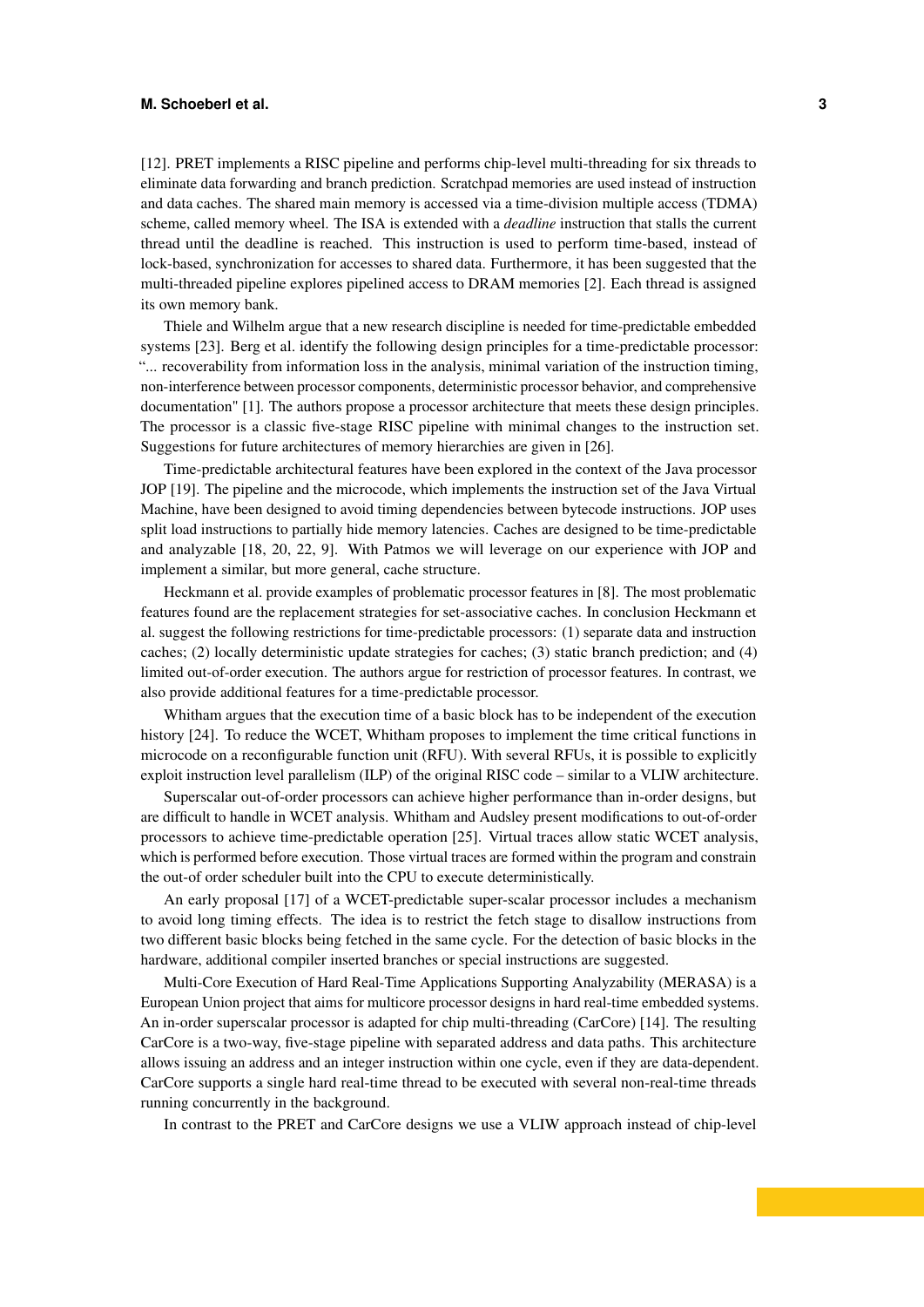multi-threading to utilize the hardware resources. To benefit from thread-level applications we will replicate the simple pipeline to build a CMP system. For time-predictable multi-threading almost all resources (e.g., thread local caches) need to be duplicated. Therefore, we believe that a CMP system is more efficient than chip multi-threading.

Compilers trying to take the WCET into account have been subject of intense research. A major challenge is to keep annotations, intended to aid the WCET analysis, up-to-date throughout the optimization and transformation phases of the compiler. So far, techniques are known to preserve annotations for a limited set of compiler optimizations [\[4,](#page-8-6) [10\]](#page-8-7) only. A more directe approach to WCETaware optimization is offered by the WCC compiler of Falk et al. [\[13,](#page-9-13) [5,](#page-8-8) [6\]](#page-8-9). Here, optimizations are evaluated using a WCET analysis tool and only applied when shown to be beneficial. A similar approach is taken by Zhao et al. [\[27\]](#page-9-14), where a WCET-analysis tool provides information on the critical paths which are subsequently optimized. These efforts only represent a first step towards developing WCET-aware compilation techniques by discarding counter productive optimization results. A disciplined approach for the design of true WCET-aware optimizations is, however, not known and still considered an open problem.

#### <span id="page-3-0"></span>**3 The Architecture of Patmos**

Patmos is a 32-bit, RISC-style microprocessor optimized for time-predictable execution of real-time applications. In order to provide high performance for single-threaded code, a two-way parallel VLIW architecture was choosen. For multi-threaded code we plan to build a chip-multiprocessor system with statically scheduled access to shared main memory [\[15\]](#page-9-15).

Patmos is a statically scheduled, dual-issue RISC microprocessor. The processor does not stall, except for explicit instructions that wait for data from the memory controller. All instruction delays are thus explicitly visible at the ISA-level, and the exposed delays from the pipeline need to be respected in order to guarantee correct and efficient code. Programming Patmos is consequently more demanding than for usual processors. However, knowing all delays and the conditions under which they occur simplifies the processor model required for WCET analysis and helps to improve accuracy.

The modeling of memory hierarchies with multiple levels of caches is critical for practical WCET analysis. Patmos simplifies this tasks by offering caches that are especially designed for WCET analysis. Accesses to different data areas are quite different with respect to WCET analysis. Static data, constants, and stack allocated data can easily be tracked by static program analysis. Heap allocated data on the other hand demands for different caching techniques to be analyzable [\[9\]](#page-8-1). Therefore, Patmos contains several data caches, one for each memory area. Furthermore, we will explore the benefits of compiler managed scratchpad memory.

The primary implementation technology is in a field-programmable gate array (FPGA). Therefore, the design is optimized within the technology constraints of an FPGA. Nevertheless, features such as preinitialized on-chip memories are avoided to keep the design implementable in ASIC technologies.

#### **3.1 Instruction Set**

The instruction set of Patmos follows the conventions of usual RISC machines such as MIPS. All instructions are fully predicated and take at most three register operands. Except for branch and accesses to main memory using loads or stores, all instructions can be executed by both pipelines.

The first instruction of an instruction bundle contains the length of the bundle (32 or 64 bits). Register addresses are at fixed positions to allow reading the register file parallel to instruction decoding. The main pressure on the instruction coding comes from constant fields and branch offsets. Constants are supported in different ways. A few ALU instruction can be performed with a signextended 12-bit constant operand. Two instructions are available to load 16 bits into the lower (with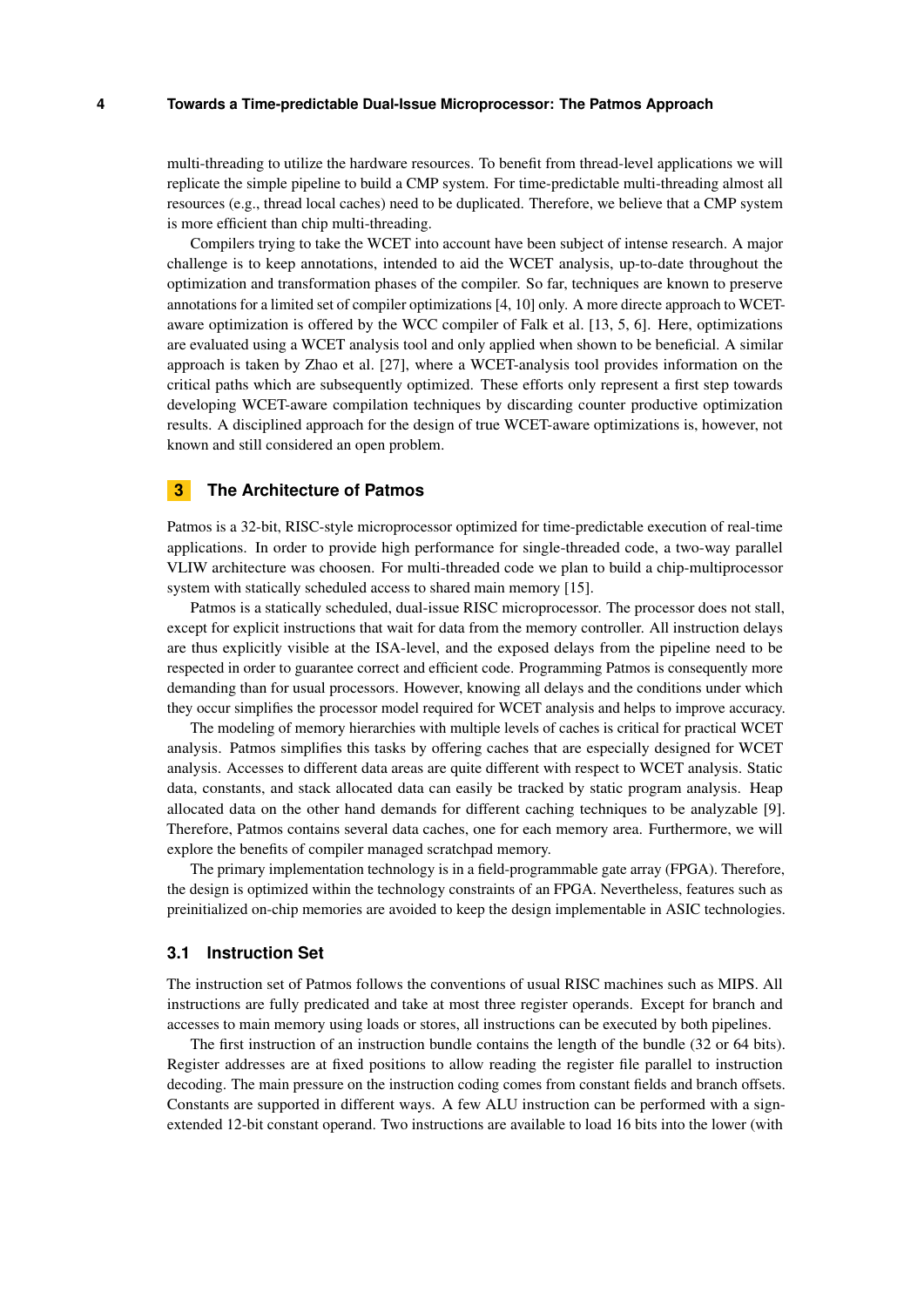<span id="page-4-0"></span>

**Figure 1** Pipeline of Patmos with fetch, decode, execute, and memory/write back stages.

sign extension) or upper half of a register. Furthermore, a 32-bit constant can be loaded into a register by using the second instruction slot for the constant. Branches (conditional and unconditional) are relative with a 22-bit offset. Function calls to a 32-bit address are supported by a register indirect branch and link instruction.

To reduce the number of conditional branches and to support the single-path programing paradigm [\[16\]](#page-9-16), Patmos supports fully predicated instructions. Predicates are set with compare instructions, which itself can be predicated. A complete set of compare instructions (two registers and register against 0) is supported. The optimum number of concurrently live predicates is still not settled, but will be at least 8.

Access to the different types of data areas are explicitly encoded with the load and store instructions. This feature helps the WCET analysis to distinguish between the different data caches. Furthermore, it can be detected earlier in the pipeline which cache will be accessed.

#### **3.2 Pipeline**

The register file with 32 registers is shared between the two pipelines. Full forwarding between the two pipelines is supported. The basic features are similar to a standard RISC pipeline. The (on-chip) memory access and the register write back is merged into a single stage. The data cache is split into different cache areas. The distinction between the different caches is performed with typed load and store instructions.

Figure [1](#page-4-0) shows an overview of Patmos' pipeline. To simplify the diagram, forwarding and external memory access data paths are omitted and not all typed caches are shown. The method cache (M\$), the register file (RF), the stack cache (S\$), the data cache (D\$), and the scratchpad memory (SP) are implemented in on-chip memories of an FPGA. All on-chip memories of Patmos use registered input ports. As the memory internal input registers can not be accessed, the program counter (PC) is duplicated with an explicit register. The instruction fetched from the method cache is stored in the instruction register (IR) and also used in the register file to fetch the register values during the decode stage.

For a dual-issue RISC, the RF needs four read ports and two write ports. Current FPGAs offer on-chip memories with one read and one write port. Additional read ports can be implemented by replicating the RF on several on-chip memories. However, to implement the dual write ports, the RF needs to be double clocked. To save resources, double clocking is also used for the read ports. The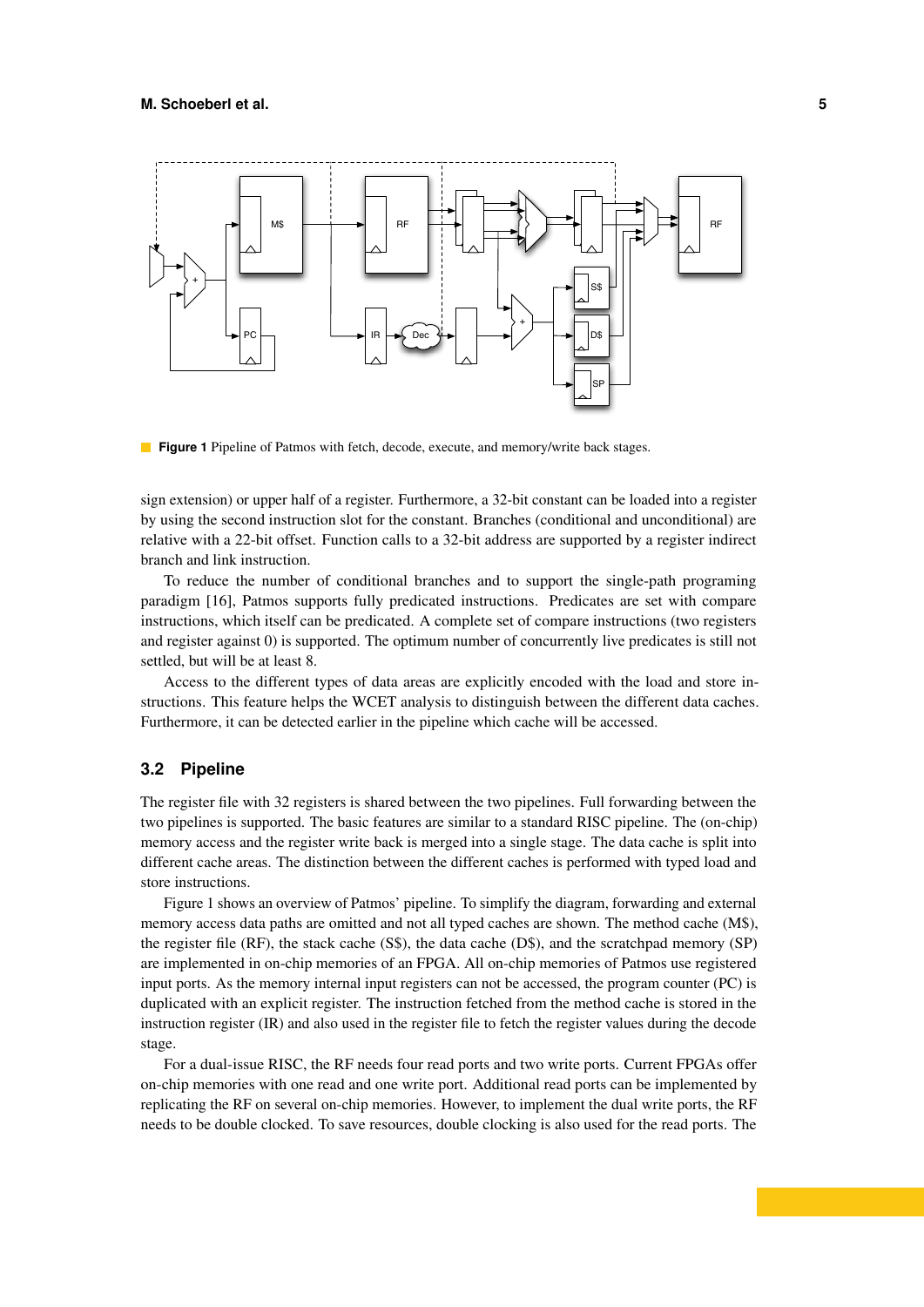resulting RF needs *only* two block RAMs. As read during write at the same address in the on-chip memories of current FPGAs either delivers the old value on the read or an undefined value the RF contains an internal forwarding path.

At the execution stage up to two operations are executed and the address for a memory access is calculated. Predicates are set on a compare instruction. The last stage writes back the results from the execution stage or loads data from one of the data cache areas.

The PC manipulation depends on three pipeline stages, as sketched with the dashed line in Figure [1.](#page-4-0) At the fetch stage the single bit that determines the instruction length is fed to the PC multiplexer. Unconditional branches are detected at the decode stage and the branch offset is fed to the multiplexer from IR. The predicate for a conditional branch is available as a result from the execution stage and the PC multiplexer also depends on the write back stage.

## **3.3 Memory and Caches**

Access to main memory is done via a split load, where one instruction starts the memory read and another instruction explicitly waits for the result. Although this increases the number of instructions to be executed, instruction scheduling can use the split accesses to hide memory access latencies deterministically. For instruction caching a method cache is used where full functions/methods are loaded at call or return [\[18\]](#page-9-3). This cache organization simplifies the pipeline and the WCET analysis as instruction cache misses can only happen at call or return instructions. For the data cache a split cache is used [\[20\]](#page-9-4). Data allocated on the stack is served by a direct mapped stack cache, heap allocated data in a highly associative data cache, and constants and static data in a set associative cache. Only the cache for heap allocated data and static data needs a cache coherence protocol for a CMP configuration of Patmos. Furthermore, a scratchpad memory can also be used to store frequently accessed data. To distinguish between the different caches, Patmos implements typed load and store instructions. The type information is assigned by the compiler  $(e.g., the compiler already organizes)$ the stack allocated data). To simplify Figure [1,](#page-4-0) only the stack and data cache are shown as an example of the split cache.

## <span id="page-5-0"></span>**4 Software Development with Patmos**

The architecture design of Patmos adopts ideas from the RISC and VLIW design-philosophies. In particular, the idea that architecture design is *interdependent* on the software development environment. The first RISC machines made some architectural constraints visible on the instruction set level in order to push complexity from the hardware design to the software tools or programmer. The VLIW philosophy took this idea even further and assigned the compiler a central role in exploiting the available hardware resources in the best possible way [\[7\]](#page-8-10).

We make the case that this architecture philosophy is particularly suited to address the problems encountered in today's real-time system design. Time-predictable architectures following this approach, such as Patmos, not only unveil optimization potential to the compiler, but more importantly provide the opportunity for developing more accurate program analyses, e.g., in order to derive tighter bounds for the WCET. The compiler and the program analysis tools are thus first class citizens of the real-time system engineer's toolbox and need to be accounted for in the architecture design. As a side-effect the use of high-level programming languages is facilitated or even favored, since the necessary software tools are readily provided.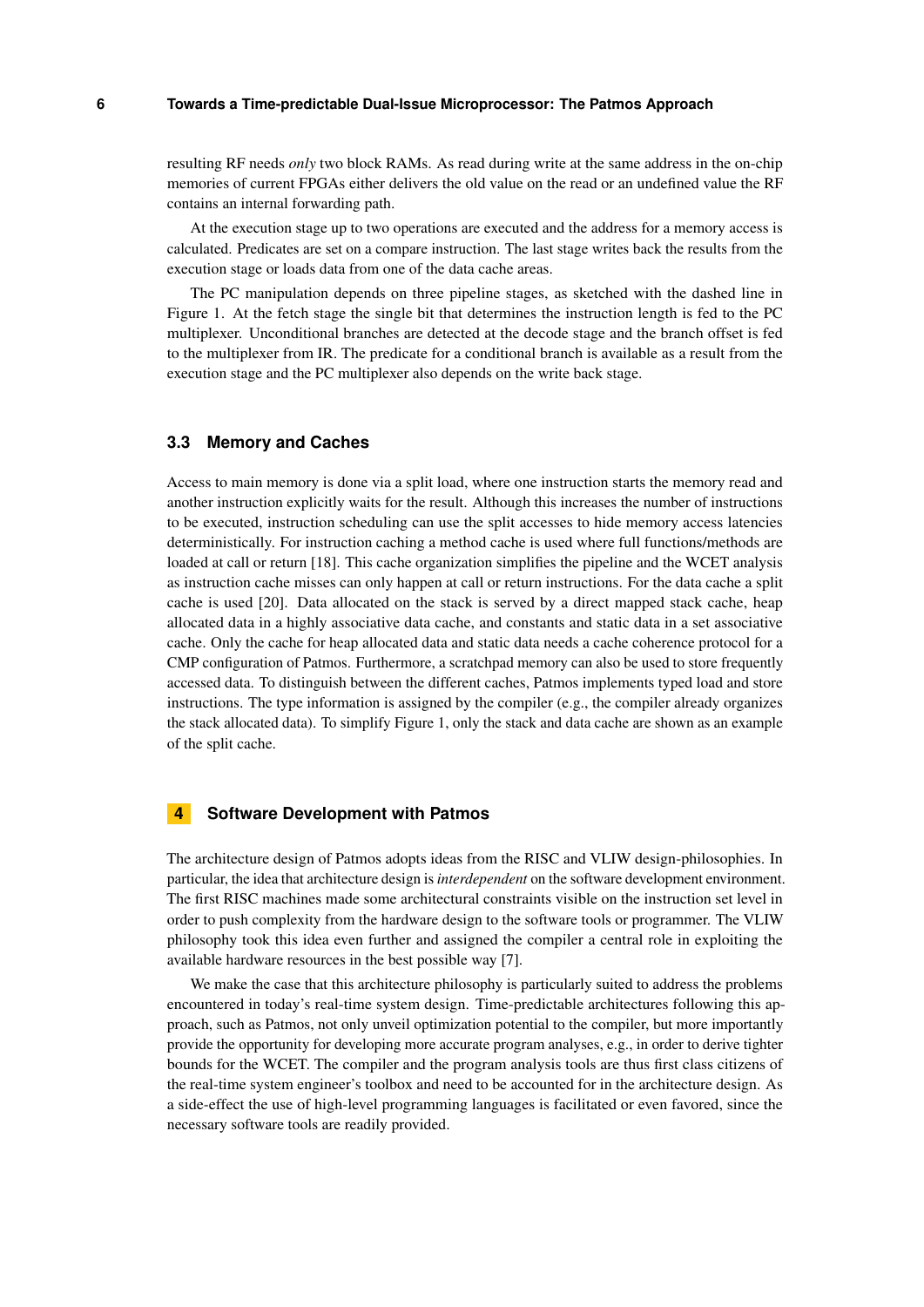## **4.1 WCET-aware Compilation**

The Patmos approach relies on a strong compiler in order to optimally exploit the available hardware resources. Traditionally, compilers seek to optimize the *average execution time* by focusing the effort on frequently executed *hot paths*. For other, rarely executed, code paths a performance degradation is usually acceptable. This view of a compiler and its optimizations is *not* valid in our context. But, what is the compiler supposed to optimize then? And how could such a compiler look like?

The WCET is an important metric in order to determine whether a real-time program can be scheduled and meets its deadlines. The actual WCET is in fact rarely known but instead approximated by a WCET bound, which is usually provided by a program analysis tool independent from the compiler. The WCET or its bound are suitable candidates as a primary optimization goal for our compiler. Their optimization, however, poses some difficult problems that need to be addressed in the future, opening up a new field for compiler researches and architecture designers.

Foremost, the compiler has to be aware of the WCET. We will consequently integration the WCET analysis tools tightly with the compiler. In practice, we expect synergetic effects from this integration, as both tools usually share a great deal of infrastructure. Most importantly, the WCET analysis is likely to profit from additional information that is available from the compiler throughout the translation process from a high-level input program to its machine form. The preservation of relevant information required by the WCET analysis, in particular annotations provided by the programmer, is a major challenge that has only been solved for selected code transformations [\[10\]](#page-8-7).

In addition, a new approach to compilation is needed that focuses on optimizing the *critical paths* of a program instead of its hot paths [\[6,](#page-8-9) [27\]](#page-9-14). However, the critical paths may change during the optimization process, either because the previous critical path has been sped-up or because the *optimization* adversely affected another path slowing it down. This gives rise to *phase-ordering* problems throughout the optimization process. The problem here is to decide which code regions are to be optimized and in which order. In addition, optimizations may adversely effect each other, such that the relative ordering of optimizations needs to be accounted for in a WCET-aware compiler. Defining a sound optimization strategy for a WCET-aware compiler is still considered to be an open problem. A key insight is that a time-predictable architecture is mandatory for defining such an optimization strategy. It becomes otherwise impossible to asses the impact of a given transformation on the WCET, resulting in the application of undesirable *optimizations*, inefficient code, and consequently conservative WCET-bounds.

## **4.2 Exploiting Patmos' Features**

Some design decisions for Patmos are based on a pragmatic assumption that the engineer best knows the system under development. It is thus important to enable the programmer to fine tune the system. Care has been taken that those features are *accessible* from high-level programming languages. The typed memory loads and stores are a good example of such a feature, which allows the programmer to explicitly assign variables and data structures to specific storage elements. The typed memory operations are a natural match to named address spaces in Embedded C, an extension of the traditional C language. The computation of tight WCET bounds is simplified, since the target memory is apparent from the operation itself. The tedious tracking of possible pointer ranges is thus avoided.

The stack cache provides a time-predictable and analyzable way to reduce the penalty for accessing objects residing on the stack frame of the current function. For most functions it is trivial for the compiler to immediately exploit the stack cache. Special care has to be taken that function-local variables accessible through pointers are not placed in the cache, because the cache's memory is not accessible using regular memory operations. Those variables need to be kept in a *shadow stack* residing in general purpose memory. Note that other variables of the same function are nevertheless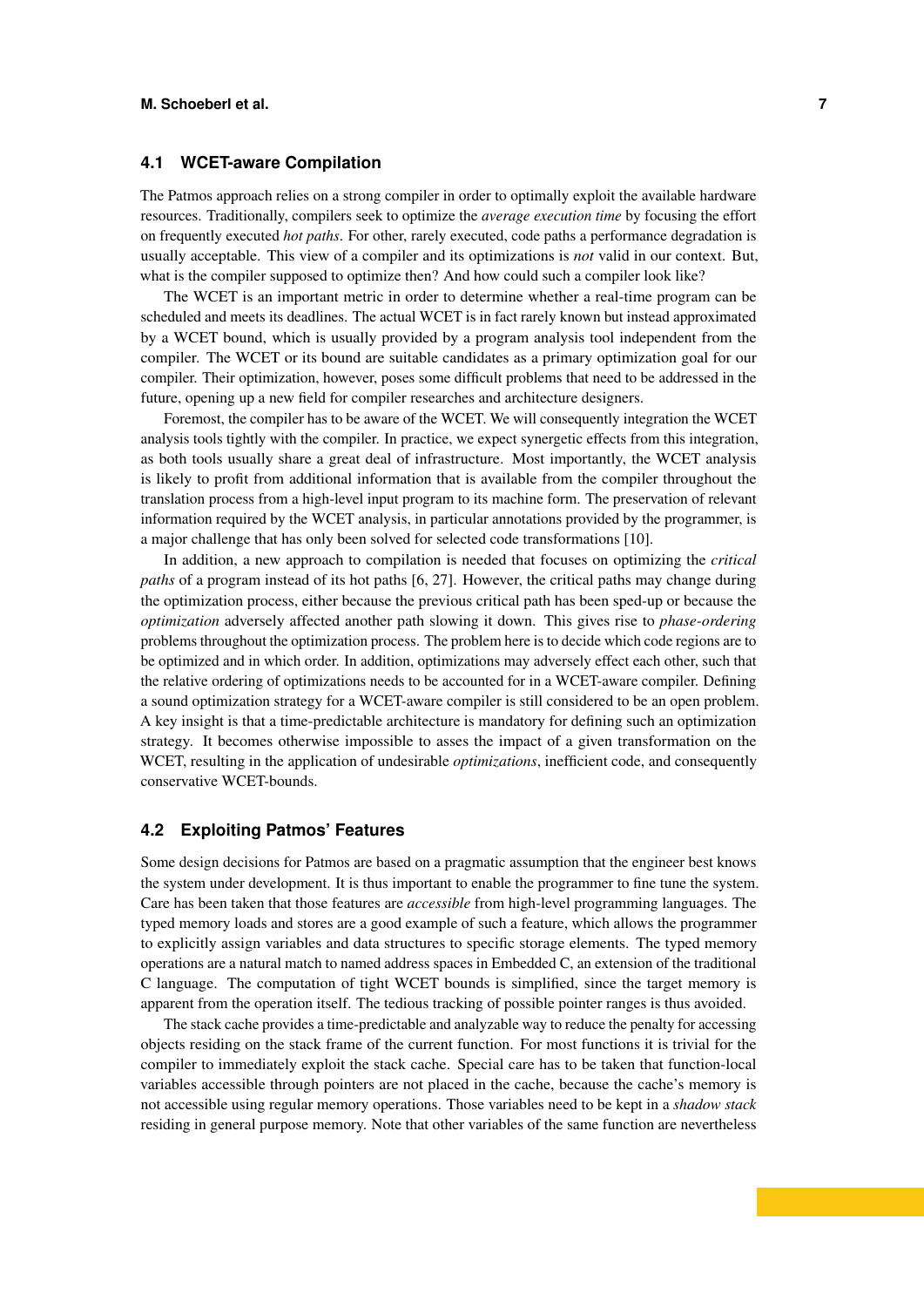assigned to the stack cache.

Exploiting the method cache is more involved and requires a global analysis of the complete real-time program, including all external modules and libraries linked to it. Using a regular call graph we can determine function calls potentially leading to conflicts in the cache and adopt the placement of the involved functions accordingly. Similar techniques have successfully been applied in the context of scratchpad memories and overlay memories [\[5\]](#page-8-8). The design of Patmos' method cache, however, combines the predictability of a static code layout in a scratchpad memory with the flexibility of a cache.

The predicated instructions supported by Patmos allow the elimination of branches. This idea was first applied for wide-issue VLIW machines in order to keep the parallel execution units busy and avoid the expensive branch penalty. The single-path programing paradigm [\[16\]](#page-9-16) adopts the very same idea to compute tighter WCET bounds. While it is true that for a given single-path program the WCET bound is generally closer to the actual WCET, the absolute WCET and its computable bound is *not* guaranteed to be better than for regular programs. The problem arises from the blind elimination of branches independent from their relevance to the final WCET. We thus propose WCET-aware if-conversion and global scheduling in order to eliminate branches and exploit the parallel execution units of Patmos to actively reduce the absolute WCET.

## <span id="page-7-0"></span>**5 Evaluation**

To evaluate Patmos we are working in parallel on the following pieces: a SystemC simulation model, a VHDL-based FPGA implementation, a port of the GNU Binutils and the LLVM compiler [\[11\]](#page-8-11).

A VHDL hardware prototype was implemented to get an idea on the speed of the system and to evaluate the feasibility of a time division multiplexed register file. For that reason two parallel RISC pipelines, with common instruction fetch stage and shared register file and data cache were implemented. The single pipelines are based on a load/store architecture that uses write back.

Modern FPGAs contain extensive memory resources in terms of block RAMs. Those SRAMblocks can often be clocked with frequencies higher than 500 MHz. The register file in a VLIW architecture requires a multi-port RAM that provides simultaneous access to four read and two write ports. Previous soft core implementations have shown that the resulting system clock frequency is far below the clocking capabilities of block RAMs. For that reason it seems natural to access memory time division multiplexed. This allows making use of the fast clocking capabilities of the block RAMs and is less hardware resource demanding than a classical multi-port memory implementation.

On the downside, using multiple clocks in a pipeline implies timing problems that might require a slowdown of the system clock frequency. Simulation on the hardware model showed that the performance of the system greatly depends on the quality of the clocks. When the two clocks were derived from an accurate PLL unit, a maximum pipeline clock frequency of more than 200 MHz on a Xilinx Virtex 5 (speed grade 2) can be reached. The ALU unit remained the critical path.

It can be concluded that the use of double-clocked block RAM for the register file in VLIW architectures is an appropriate solution to exploit the available resources of modern FPGAs. The promising results motivate to pursue the chosen track and to implement the remaining functionality of the Patmos soft core.

As compiler we adapted LLVM [\[11\]](#page-8-11) to support the instruction set of Patmos. For most parts of the compiler backend, the proposed architecture can be treated as plain RISC architecture. Due to the open-source nature of LLVM, it is possible to reuse code from existing backends with similar characteristics. A first rough port for Patmos has been implemented within a few days, by picking appropriate code from the other backends. A feature that differs from other instruction sets is the splitting of memory accesses. However, LLVM provides means to customize the instruction selection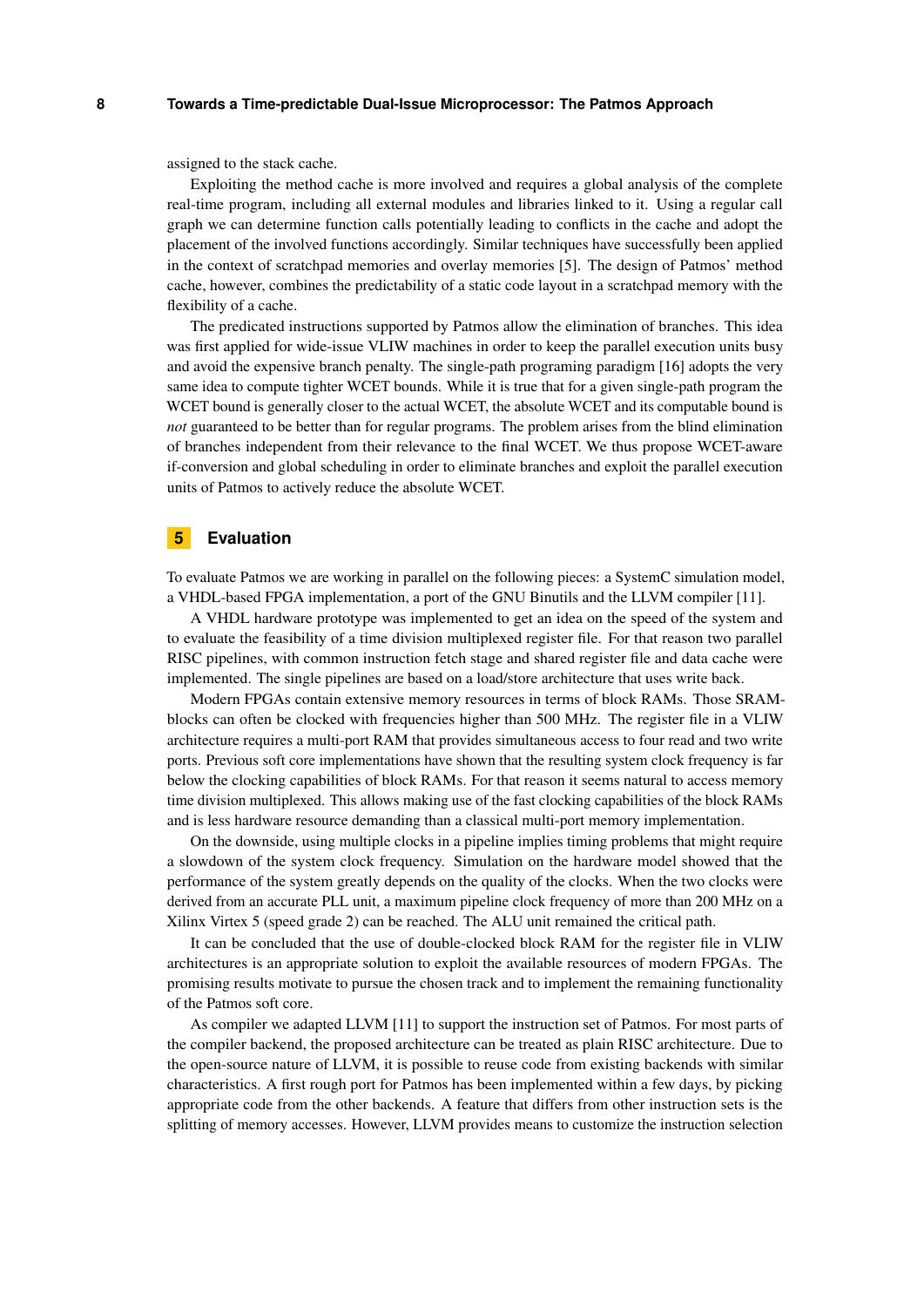#### **M. Schoeberl et al. 9**

in the backend appropriately, without changing the core code.

Where a VLIW *does* differ significantly from a RISC architecture is instruction scheduling. Two instructions can be scheduled per cycle, and appropriate markers to separate instruction bundles have to be inserted. Due to the simplicity of the proposed architecture, we believe that one of the existing instruction schedulers in LLVM can be reused for our architecture with modest customization.

## <span id="page-8-2"></span>**6 Conclusion**

In this paper we presented the time-predictable processor Patmos. We believe that future embedded real-time systems need processors designed to minimize the WCET and implement architectural features that are WCET analyzable. To provide good single thread performance Patmos implements a statically scheduled, dual-issue pipeline. With a first prototype we have evaluated the feasibility to implement a dual-issue processor in an FPGA without hurting the maximum clock frequency. Patmos will serve as platform for future research on co-development of time-predictable architecture features and their WCET analysis.

#### **References**

- <span id="page-8-4"></span>**1** Christoph Berg, Jakob Engblom, and Reinhard Wilhelm. Requirements for and design of a processor with predictable timing. In Lothar Thiele and Reinhard Wilhelm, editors, *Perspectives Workshop: Design of Systems with Predictable Behaviour*, number 03471 in Dagstuhl Seminar Proceedings, Dagstuhl, Germany, 2004. Internationales Begegnungs- und Forschungszentrum für Informatik (IBFI), Schloss Dagstuhl, Germany.
- <span id="page-8-3"></span>**2** Stephen A. Edwards, Sungjun Kim, Edward A. Lee, Isaac Liu, Hiren D. Patel, and Martin Schoeberl. A disruptive computer design idea: Architectures with repeatable timing. In *Proceedings of IEEE International Conference on Computer Design (ICCD 2009)*, Lake Tahoe, CA, October 2009. IEEE.
- <span id="page-8-0"></span>**3** Stephen A. Edwards and Edward A. Lee. The case for the precision timed (PRET) machine. In *DAC '07: Proceedings of the 44th annual conference on Design automation*, pages 264–265, New York, NY, USA, 2007. ACM.
- <span id="page-8-6"></span>**4** Jakob Engblom. Worst-case execution time analysis for optimized code. In *In Proceedings of the 10th Euromicro Workshop on Real-Time Systems*, pages 146–153, 1997.
- <span id="page-8-8"></span>**5** Heiko Falk and Jan C. Kleinsorge. Optimal static WCET-aware scratchpad allocation of program code. In *DAC '09: Proceedings of the Conference on Design Automation*, pages 732–737, 2009.
- <span id="page-8-9"></span>**6** Heiko Falk and Paul Lokuciejewski. A compiler framework for the reduction of worst-case execution times. *Real-Time Systems*, pages 1–50, 2010.
- <span id="page-8-10"></span>**7** Joseph A. Fisher, Paolo Faraboschi, and Young Cliff. *Embedded Computing: A VLIW Approach to Architecture, Compilers and Tools*. Morgan Kaufmann (Elsevier), 2005.
- <span id="page-8-5"></span>**8** Reinhold Heckmann, Marc Langenbach, Stephan Thesing, and Reinhard Wilhelm. The influence of processor architecture on the design and results of WCET tools. *Proceedings of the IEEE*, 91(7):1038–1054, Jul. 2003.
- <span id="page-8-1"></span>**9** Benedikt Huber, Wolfgang Puffitsch, and Martin Schoeberl. WCET driven design space exploration of an object caches. In *Proceedings of the 8th International Workshop on Java Technologies for Real-time and Embedded Systems (JTRES 2010)*, pages 26–35, New York, NY, USA, 2010. ACM.
- <span id="page-8-7"></span>**10** Raimund Kirner, Peter Puschner, and Adrian Prantl. Transforming flow information during code optimization for timing analysis. *Real-Time Systems*, 45(1–2):72–105, June 2010.
- <span id="page-8-11"></span>**11** Chris Lattner and Vikram S. Adve. LLVM: A compilation framework for lifelong program analysis & transformation. In *International Symposium on Code Generation and Optimization (CGO'04)*, pages 75–88. IEEE Computer Society, 2004.